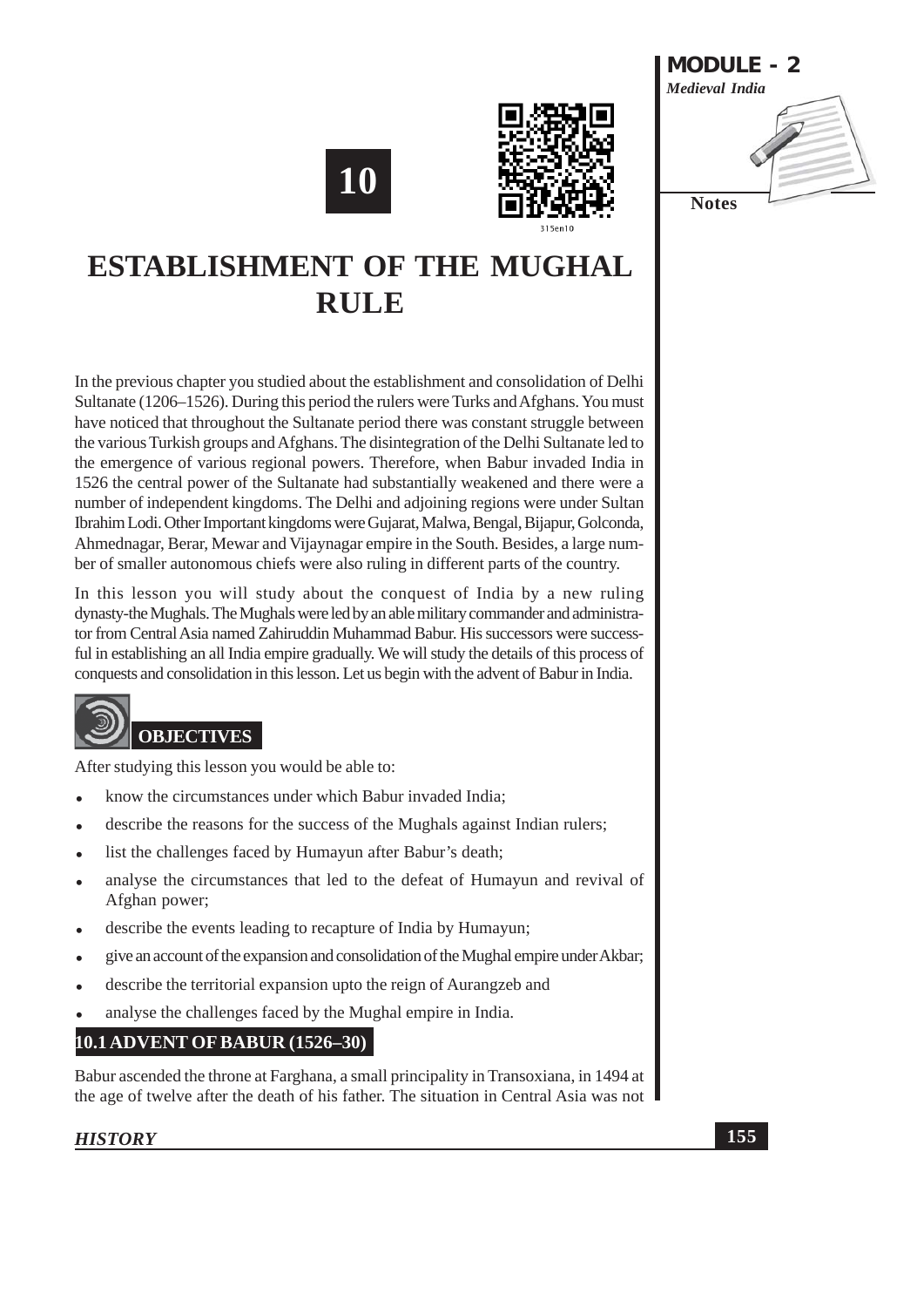

stable and Babar had to face a lot of resistance from the nobility itself. Although he was able to capture Samarqand but very soon he had to retreat because of desertion of some of his nobles. He also lost Farghana to the Uzbegs.

Thus, the early years of Babur's rule in central Asia were tough. During this whole period he had plans of moving towards Hindustan. And finally from 1517 onwards he made decisive moves towards India. A few developments in India at that time also helped him to act on plans of invading India.

#### **Timurids**

Babur traced his linage from Timur the great conqueror of Central Asia and to Chengiz Khan the distinguished conqueror. From mother's side he was a descendant of Mongols and from father's side the great commander Timur. Because of the lineage of Timur the Mughals are also referred as Timurids.

The unstable political situation in India after Sikandar Lodi's death convinced him of political discontentment and disorder in the Lodi Empire. Meanwhile there was conflict between some Afghan chiefs with Ibrahim Lodi. Prominent among them was Daulat Khan Lodi, the Governor of a large part of Punjab. The Rajput king of Mewar Rana Sanga was also asserting his authority against Ibrahim Lodi and was trying to increase his area of influence in north India. Both of them sent word to Babur to invade India. Invitations from Rana Sanga and Daulat Khan Lodi might have encouraged Babur's ambitions.

Babur was successful in capturing Bhira (1519–1520), Sialkot (1520) and Lahore (1524) in Punjab. Finally, Ibrahim Lodi and Babur's forces met at Panipat in 1526. Babur's Soldiers were less in number but the organization of his army was superior. Ibrahim Lodi was defeated in the battle of Panipat. Success at the Battle of Panipat was a great achievement of Babur's military tactics. Babur had an active army of only 12000 soldiers while Ibrahim's army had an estimated strength of 100,000 soldiers. When face to face in the battle field Babur's tactics were unique. He effectively applied the Rumi (Ottoman) method of warfare. He encircled Ibrahim's army from two flanks. In the centre his cavalry mounted attack with arrows and gun fires by expert ottoman gunners. The trenches and barricades provided adequate defence against march of the enemy. The Afghan army of Ibrahim Lodi suffered heavy causalities. Ibrahim Lodi died in the battle field. Babur was thus able to take control of Delhi and Agra and got the rich treasure of Lodis. This money was distributed among Babur's commanders and soldiers.

Victory at Panipat provided Babur a firm ground to consolidate his conquests. But now he was faced with a few problems:

- $\mathbf{i}$ . His nobles and commanders were eager to return to Central Asia because they did not like the climate of India. Culturally also, they felt very alienated.
- Rajputs were rallying around under the leadership of Rana Sanga the king of ii. Mewar and wanted to expel the Mughal forces
- The Afghans, though defeated at Panipat, were still a formidable force in eastern iii. parts of UP, Bihar and Bengal. They were re-grouping to reclaim their lost powers.

To begin with Babur convinced his companions and nobles to stay back and help in consolidating the conquered territories. After succeeding in this difficult task, he sent his son Humayun to face the eastern Afghans. Rana Sanga of Mewar succeeded to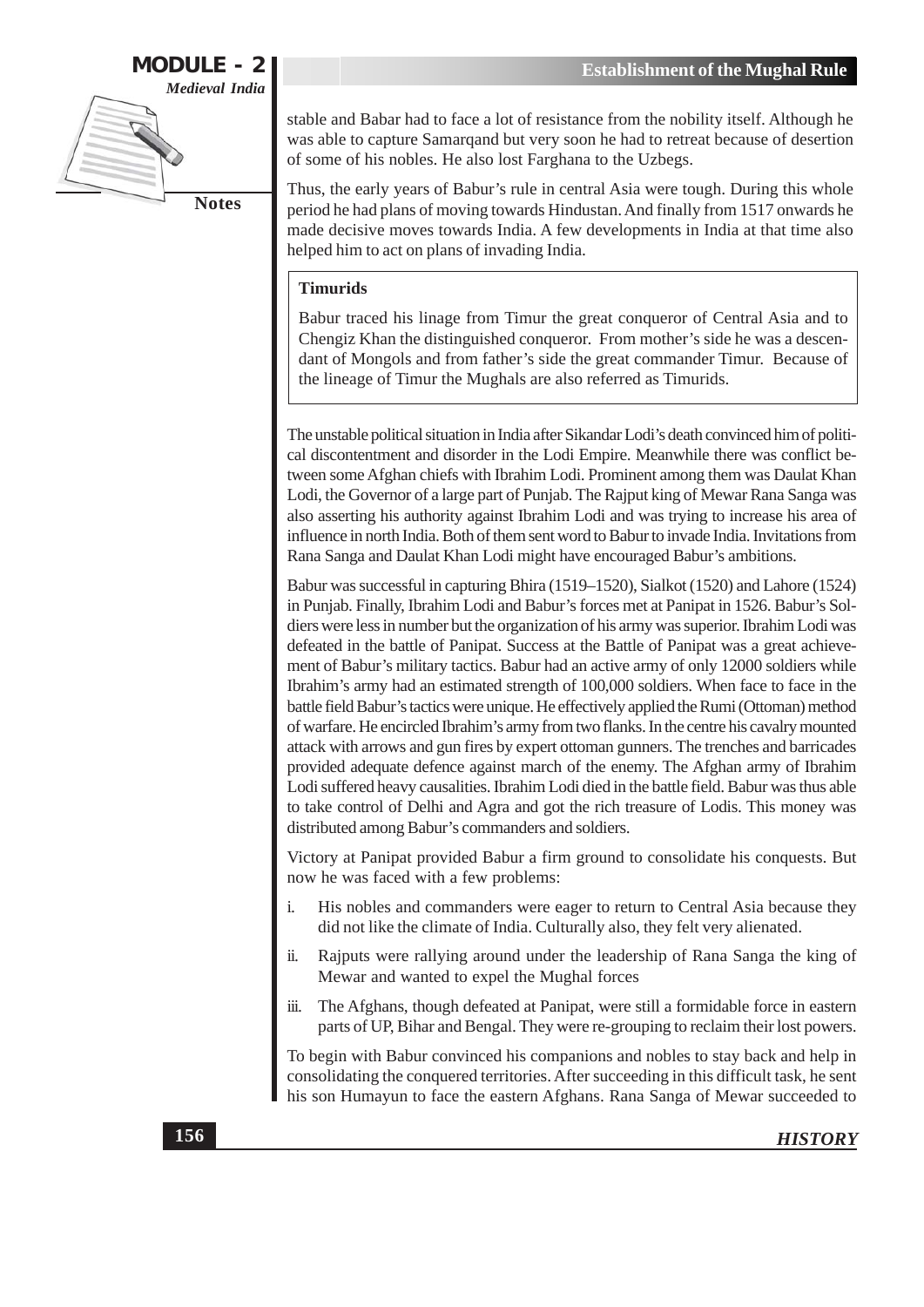#### **Establishment of the Mughal Rule**

Bhera.

 $l$  aho

muster support of a large number of Rajput chiefs. Prominent among these were Jalor, Sirohi, Dungarpur, Amber, Merta etc. Medini Rai of Chanderi, Hasan Khan of Mewat and Mahmud Lodi younger son of Sikander Lodi also joined Rana with their forces. Possibly, Rana Sanga expected Babur to return to Kabul. Babur's decision to stay back must have given a big jolt to Rana Sanga's ambitions. Babur was also fully aware of the fact that it would be impossible for him to consolidate his position in India unless he shattered Rana's power. The forces of Babur and Rana Sanga met at Khanwa, a place near Fatehpur Sikri. Rana Sanga was defeated in 1527 and once again the superior military tactics of Babur succeeded. With the defeat of Rana the biggest challenge in north India was shattered.

-Sialkot



Map 10.1 Early conquests of the Mughals

Though the Mewar Rajputs received great shock at Khanwa, Medini Rai at Malwa was still threatening to challenge the authority of Babur. In spite of great valour with which the Rajputs fought in Chanderi (1528), Babur faced little difficulty in overcoming Medini Rai. With his defeat, resistance across Rajputana was completely shattered. But Babur had to tackle the Afghans. The Afghans had surrendered Delhi, but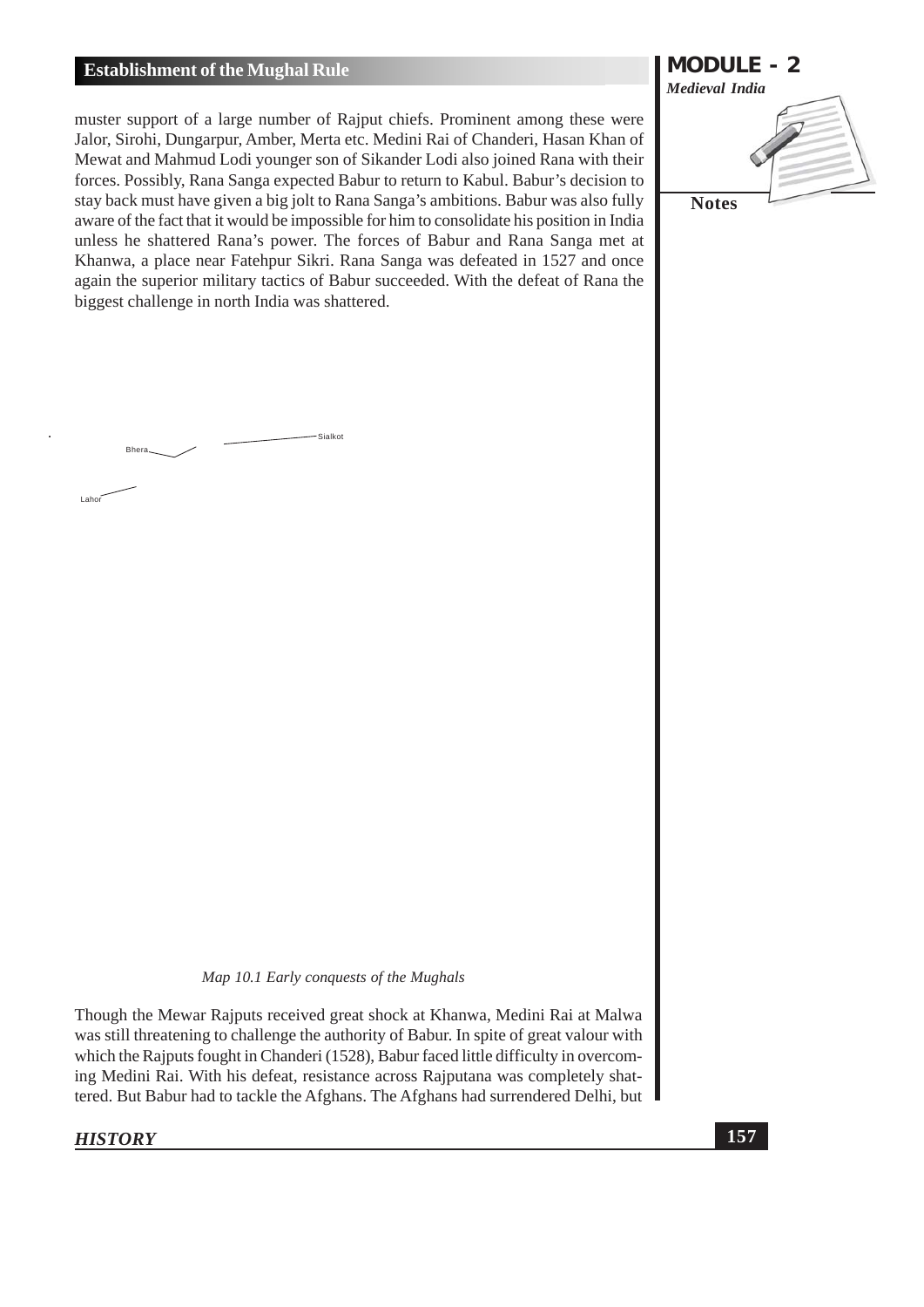

they were still powerful in the east (Bihar and parts of Jaunpur). The success against the Afghans and Rajputs at Panipat and Khanwa was very significant but the resistance was still present. However, these victories were a step forward in the direction of the establishment of Mughal empire. Babur died in 1530. Still the rulers of Gujarat, Malwa and Bengal enjoyed substantial military power and were not suppressed. It was left to Humayun to face these regional powers.



#### **INTEXT QUESTIONS 10.1**

- Why did Babur invade India? 1.
- What was Babur's strategy at the Battle of Panipat? 2.
- What problems did Babur face after the Battle of Panipat? 3.
- Who were the two rulers from Rajputana defeated by Babur?  $\overline{4}$ .

#### 2.2 HUMAYUN'S RETREAT AND AFGHAN REVIVAL (1530-1540)

After the death of Babur in 1530, his son Humayun succeeded him. The situation under Humayun was quite desperate. The main problems faced by Humayun were:

- The newly conquered territories and administration was not consolidated. i.
- ii. Unlike Babur, Humayun did not command the respect and esteem of Mughal nobility.
- The Chaghatai nobles were not favourably inclined towards him and the Indian nobles, iii. who had joined Babur's service, deserted the Mughals at Humayun's accession.
- He also confronted the hostility of the Afghans mainly Sher Khan in Bihar on the iv. one hand and Bahadurshah, the ruler of Gujarat, on the other.
- As per the Timurid tradition Humayun had to share power with his brothers. The  $V_{\cdot}$ newly established Mughal empire had two centres of power – Humayun was in control of Delhi, Agra and Central India, while his brother Kamran had Afghanistan and Punjab under him.

Humayun felt that the Afghans were a bigger threat. He wanted to avoid a combined opposition of Afghans from east and the west. At that time Bahadur Shah had occupied Bhilsa, Raisen, Ujjain and Gagron and was consolidating his power. While Humayun was besieging Chunar in the east, Bahadur Shah had started expanding towards Malwa and Rajputana. In such a situation Humayun was forced to rush back to Agra (1532–33). Continuing his expansionist policy, Bahadur Shah attacked Chittor in 1534. Chittor had strategic advantage as it could provide a strong base. It would have helped his expansion in Rajasthan particularly towards Ajmer, Nagor and Ranthambhor. Humayun captured Mandu and camped there because he thought that from here he can block Bahadur Shah's return to Gujarat. Humayun's long absence from Agra resulted in rebellions in Doab and Agra and he had to rush back. Mandu was now left under the charge of Mirza Askari, the brother of Humayun. During the period when Humayun was busy in Gujarat to check Bahadurshah, Sher Shah started consolidating himself in Bihar and Bengal.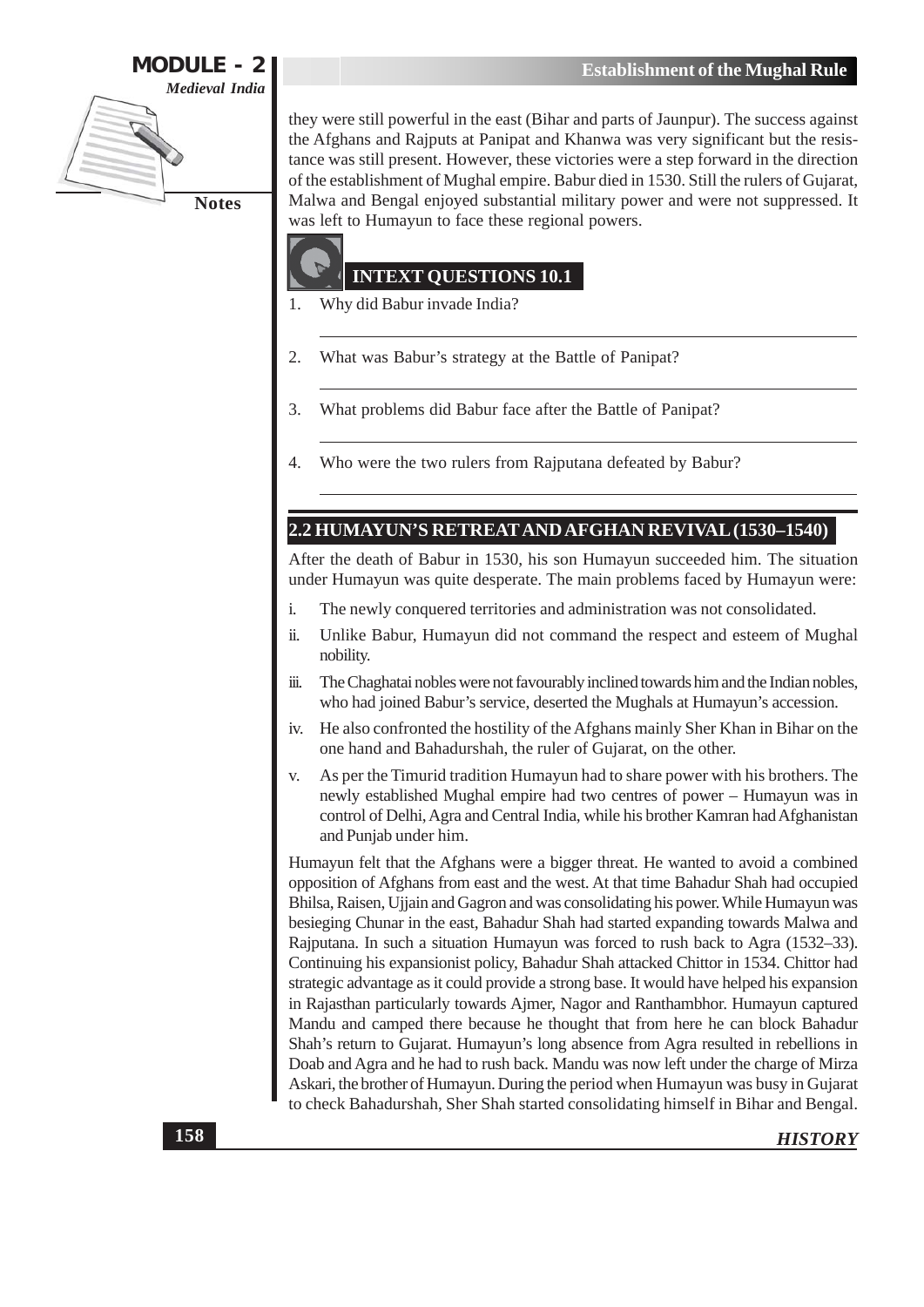#### **Rise of Sher Shah Suri**

Farid, who later came to be called Sher Khan and subsequently Sher Shah, was son of a Jagirdar under the kingdom of Jaunpur. His father Hasan Khan Sur held the jagir of Sasaram in Bihar during the rule of Lodis. Sher Shah helped his father in the administration of his jagir. Later he developed differences with his father and left him. He served under Afghan nobles. After the death of his father in 1524 he was given his father's jagir by Ibrahim Lodi. He had to enter into conflict with his family to take possession of the jagir. He very effectively managed the Jagir of his father. He also acquired great military and administrative skills. His capabilities made him the leader of Afghans. He gradually increased his influence and defeated Sultan Mahmud Shah of Bengal. He emerged as the most powerful military commander in the eastern provinces. Sher Shah continued consolidating his position in Bihar. He had to enter into a number of conflicts with prominent Afghan nobles in Bihar and ruler of Bengal. He finally succeeded in establishing himself as the most powerful Afghan chief in Eastern India.







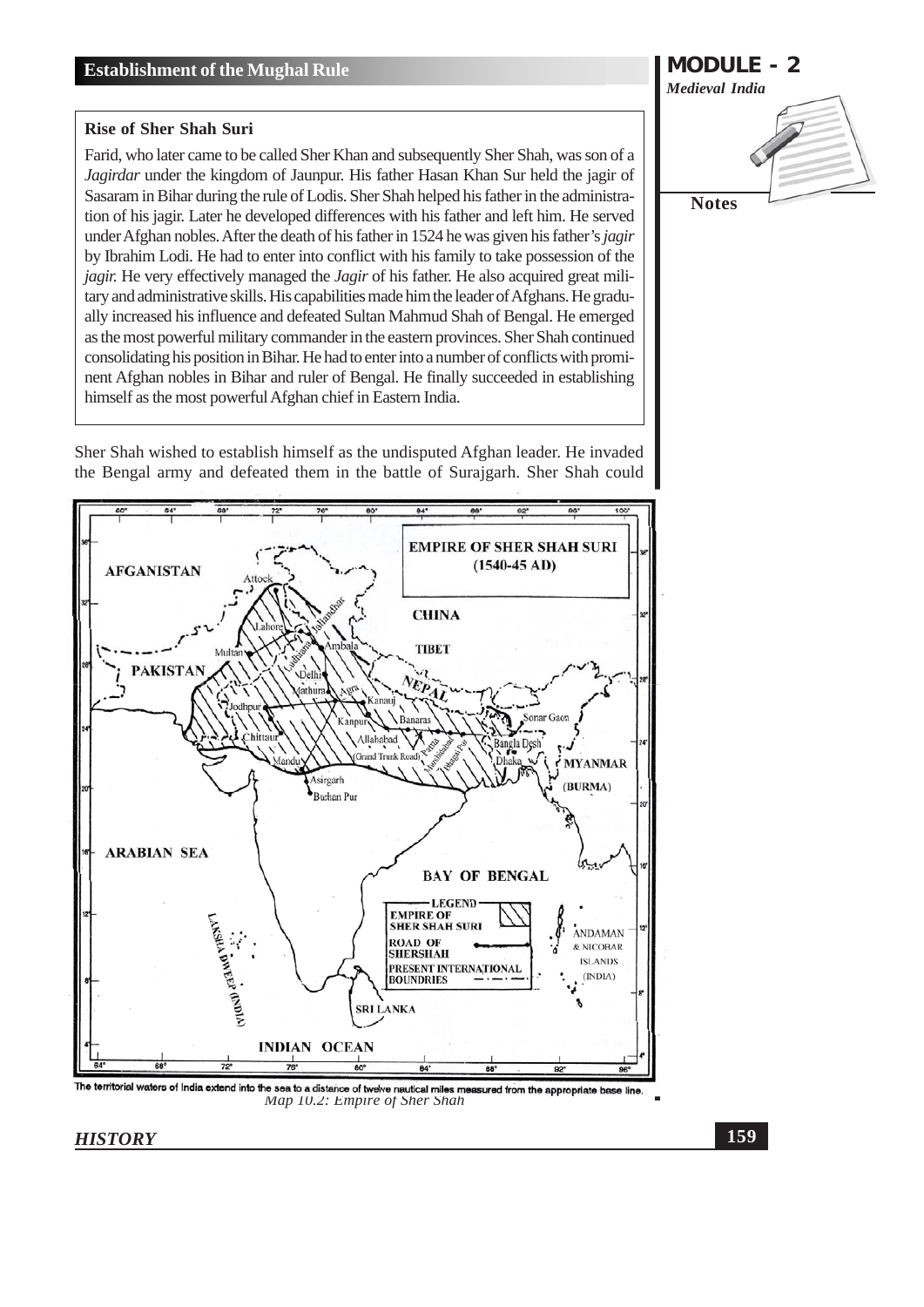

extract quite a wealth from Bengal which helped him to raise a bigger army. Now he started attacking Mughal territories of Banaras and beyond. Humayun was quite suspicious of Sher Shah's ambitions but failed to estimate his capabilities. He asked his governor of Jaunpur, Hindu Beg to check the movements of Sher Shah. Meanwhile Sher Shah captured Gaur (1538) the capital of Bengal. While Humayun was moving towards Bengal Sher Shah took control of route to Agra making communication difficult for Humayun. On the other hand, Hindal Mirza, brother of Humayun, who was supposed to provide supplies for his army, declared his independence. Now, Humayun decided to return to Chunar. When he reached Chausa (1539), he encamped on the western side of the river Karmnasa. Sher Shah attacked Humayun at the bank of the river and defeated him. Sher Shah declared himself as an independent king. Humayun could escape but most of his army was destroyed. With difficulty he could reach Agra. His brother Kamran moved out of Agra towards Lahore leaving Humayun with small force. Sher Shah now moved towards Agra. Humayun also came forward with his army and the armies of the two clashed at Kannauj. Humayun was defeated badly in the battle of Kannauj (1540).

## **10.3 SECOND AFGHAN EMPIRE (1540-1555)**

#### **Sher Shah**

As already discussed the first Afghan kingdom under the Lodis was replaced by the Mughals under Babur in 1526. After a gap of 14 years Sher Shah succeeded in establishing the Afghan rule again in India in 1540. Sher Shah and his successors ruled for 15 years. This period is known as the period of second Afghan Empire.

The founder of this Afghan rule Sher Khan was a great tactician and able military commander. We have already discussed his conflict with Humayun. After defeating Humayun he became sovereign ruler in the year 1540 and assumed the title of Sher Shah.

Sher Shah followed Humayun on his flight till Sindh in the North West. After expelling Humayun he started consolidating his position in Northern and Eastern India. He defeated and conquered Malwa in 1542 which was followed by Chanderi. In Rajasthan he led campaigns against Marwar, Ranthambhore, Nagor, Ajmer, Merta Jodhpur and Bikaner. He defeated rebellious Afghans in Bengal. By 1545 he had established himself as the supreme ruler from Sindh and Punjab to whole of Rajputana in the West and Bengal in the East. Now he turned towards BundelKhand. Here while besieging the fort of Kalinjar he died in 1545 in an accidental blast of gun powder.

During his brief rule Sher Shah introduced very important changes in administration and revenue system. The most important ones were:

i. X judicial system.

Sher Shah was succeeded by his son Islam Shah. Islam Shah had to face a number of conflicts with his brother Adil Khan and many Afghan nobles. He died in 1553. The Afghan empire was substantially weakened. Humayun saw an opportunity and moved towards India. He again captured his lost kingdom by 1555 and ended the second Afghan Empire.

In 1555 Humayun conquered Agra and Delhi and established himself as the emperor of India. Before he could consolidate his position he died after falling from the stairs of the library at Sher Mandal (in Delhi) in 1556.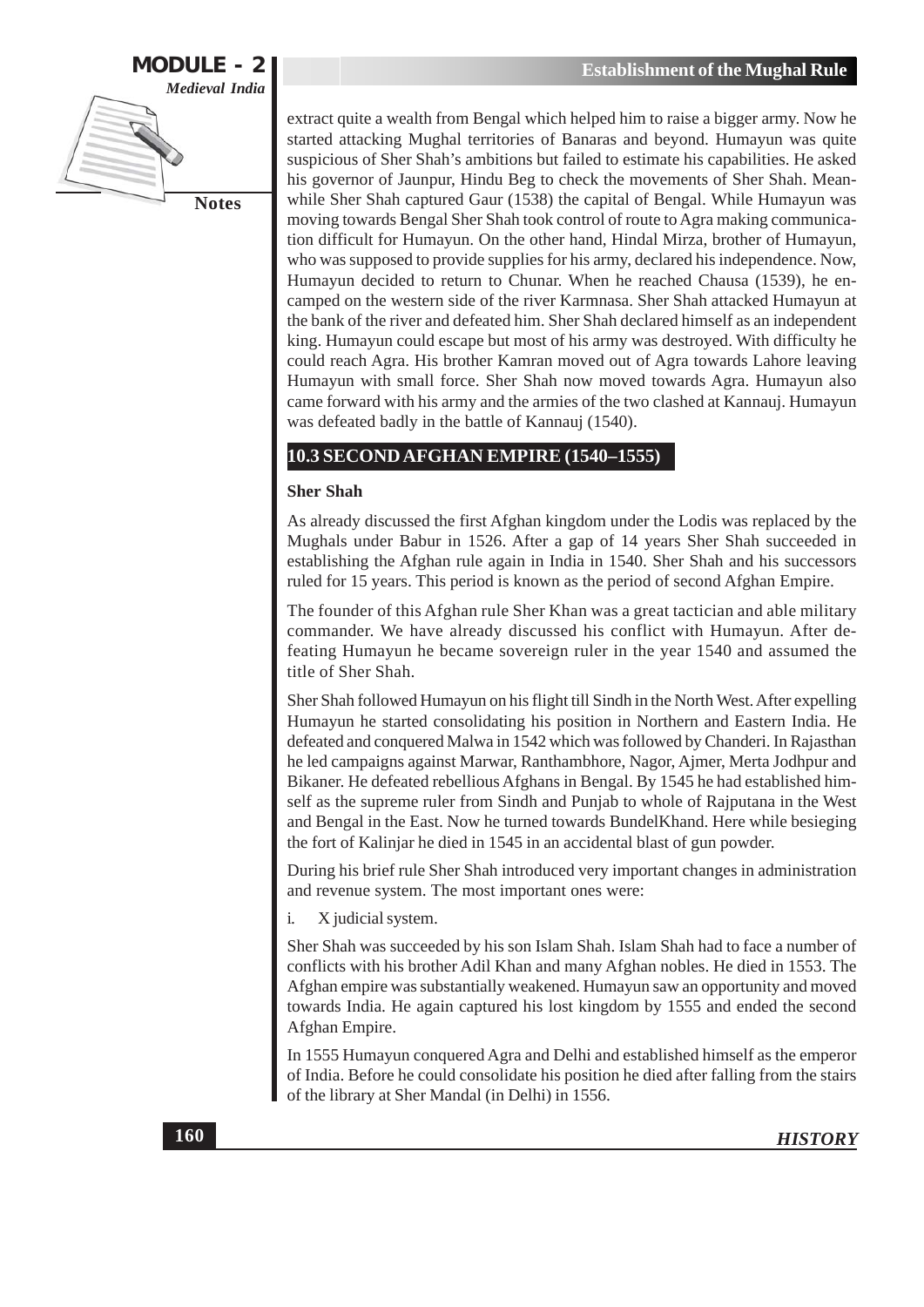

## **INTEXT OUESTIONS 10.2**

- Why did Humayun fail to defeat Sher Shah?  $\mathbf{1}$
- 2. How did Sher Khan emerge as the leader of Afghans?
- 3. List the territories which were brought by Sher Shah under his rule.
- List two important achievements of Sher Shah. 4.

## **10.4 THE MUGHAL EMPIRE FROM AKBAR TO AURANGZEB**

#### Akbar

Akbar was only thirteen years old at the time of Humayun's death. When his father died, Akbar was at Kalanaur in Punjab and therefore his coronation took place in Kalanaur itself in 1556. It was his tutor and Humayun's favourite and confidant Bairam Khan, who served as the regent of the Mughal emperor from 1556 to 1560. He became the wakil of the kingdom with the title of Khan-i-Khanan. One of the major achievements of his regency period was the defeat of Hemu and the Afghan forces in the second battle of Panipat in 1556, who were posing a serious threat to the Mughal Empire.

#### Regency of Bairam Khan 1556-1560

Bairam Khan remained at the helm of affairs of the Mughal Empire for almost four years, which is popularly known as Period of Bairam Khan's Regency. During this phase he appointed his favourite nobles on important positions. Bairam Khan emerged as the most powerful noble. He became very arrogant. A group of nobles were opposed to him. They managed to influence Akbar also. By this time Akbar also wanted to assume full control. He removed Bairam Khan. Bairam Khan revolted and was defeated. Akbar pardoned him and asked him to retire. He decided to go to Mecca for pilgrimage. He was killed by an Afghan near Ahmedabad. His son later on became an influential noble under Akbar and is famous as Abdur Rahim Khan-i-Khana.

Akbar started a policy of expansion after overcoming initial problems and consolidating his hold on the throne. The major political powers spread in different parts of the country were:

- the Raiputs who were spread throughout the country as independent chiefs and  $\ddot{i}$ kings, and were concentrated mainly in Rajasthan.
- The Afghans held political control mainly in Gujarat, Bihar and Bengal.  $\ddot{\mathbf{i}}$
- $\dddot{\mathbf{m}}$ ) Khandesh, Ahmednagar, Bijapur, Golkonda and few other kingdoms in South India and Deccan were quite powerful.
- iv) Kabul and Qandhar, though ruled by Mughal factions, were hostile towards Akbar.

Akbar through a systematic policy started the task of expanding his Empire. The first step that Akbar took after the dismissal of Bairam Khan was to put an end to the conflict within the nobility. He demonstrated great diplomatic skills and organizational

#### **HISTORY**

**MODULE - 2 Medieval India** 

**Notes**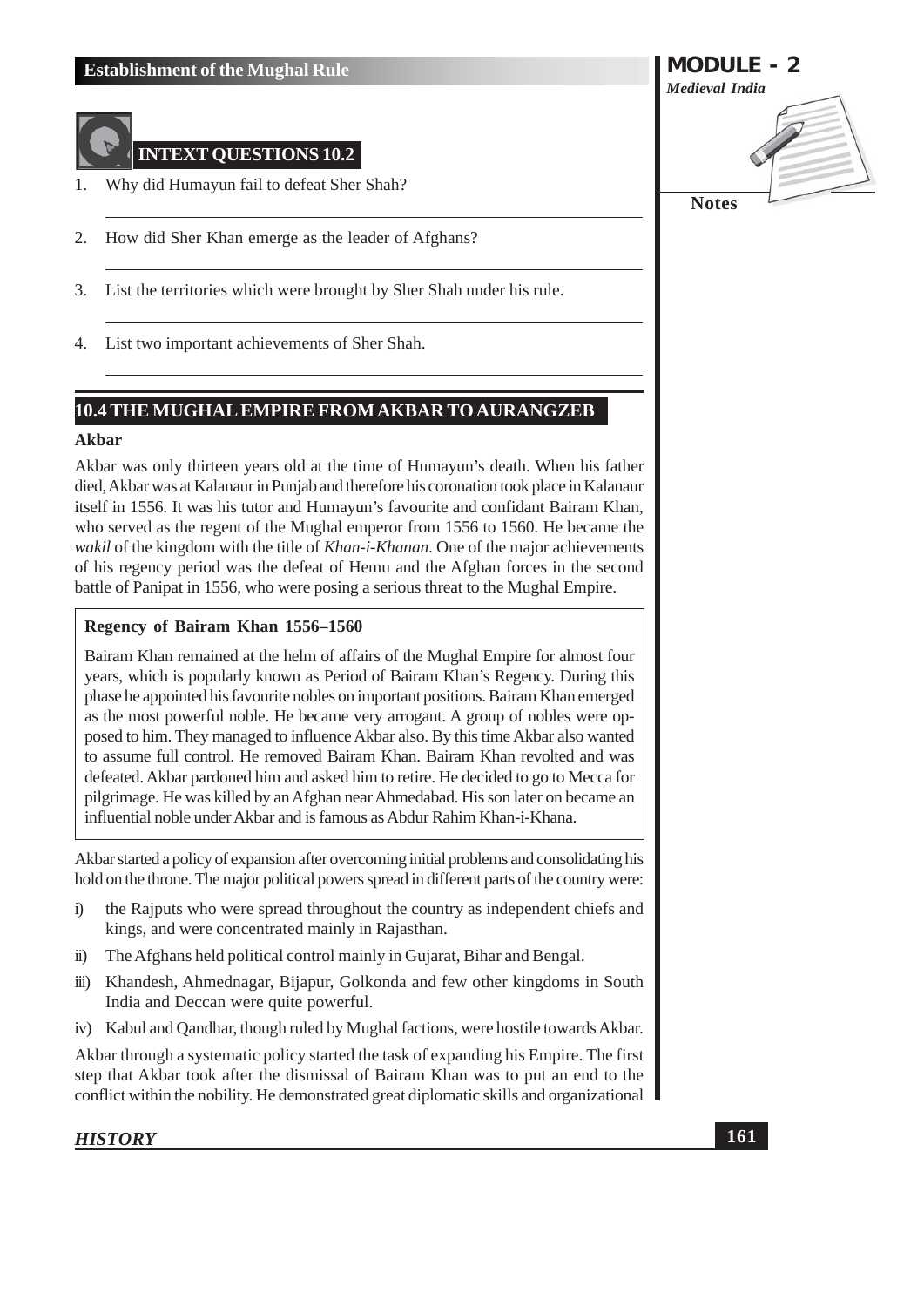

capabilities in handling it. Akbar started his policy of expansion with central India. In 1559–60 the first expedition was sent to capture Gwalior before moving towards Malwa. Malwa in central India was ruled by Baz Bahadur. Akbar deputed Adham Khan to lead the expedition against it. Baz Bahadur was defeated and fled towards Burhanpur. Gondwana, an independent state in Central India ruled by Rani Durgawati, widow of Dalpat Shah, was conquered and annexed to the Mughal empire in 1564.

#### Rajasthan

It seems that Akbar was fully aware of the importance of Rajput kingdoms and wanted them as allies in his ambition of establishing a large empire. He tried to win over the Rajputs wherever possible and inducted them into Mughal service. He also entered into matrimonial alliances with the Rajput rulers like Bharmal. Raja Bharmal of Amber was the first to enter into alliance with Akbar. The Rajput kingdoms like Merta and Jodhpur were also occupied without much resistance. However, Maharana Pratap, the ruler of Mewar posed most serious challenge to the Mughal emperor and did not submit before Akbar. After a prolonged struggle and siege of the fort of Chittor, Akbar succeeded in defeating the Mewar forces. A large number of Rajput soldiers got killed in the war. However, it could not be fully subdued and some resistance from Mewar side continued for a long time. After the fall of Chittor Ranthambhor and Kalinjar were captured. Marwar, Bikaner and Jaisalmer also submitted to Akbar. By 1570 Akbar had captured almost the whole of Rajasthan. The most important achievement of Akbar was that in spite of the subjugation of the whole of Rajasthan there was no hostility between the Rajputs and the Mughals. We will discuss reasons for it in a separate section in this lesson.

#### **Afghans (Gujarat, Bihar and Bengal)**

Akbar's compaign against Afghans started with Gujarat in 1572. One of the princes, Itimad Khan, had invited Akbar to come and conquer it. Akbar himself marched to Ahmedabad. The town was captured without any serious resistance. Surat with a strong fortress offered some resistance but was also captured. In a short time most of the principalities of Gujarat were brought under his control. Akbar organized Gujarat into a province and placed it under Mirza Aziz Koka and returned to capital. Within six months various rebellious groups came together and revolted against the Mughal rule and the Mughal governor had to cede a number of territories. The leaders of rebellion were Ikhitiyar ul Mulk and Mohammad Hussain Mirza. Akbar got the news of rebellion in Agra and he set out for Ahmadabad. Akbar marched at a rapid pace and managed to reach Ahmedabad in ten days. The emperor quickly suppressed the rebellion.

Bengal and Bihar which were under the control of the Afghans, were paid attention after the Gujarat expedition. In 1574, Akbar along with Munim Khan Khan-i-Khanan marched towards Bihar. In a short time, Hajipur and Patna were captured and Gaur (Bengal) was also taken away. With this the independent rule of Bengal was ended in 1576. By 1592, the Mughal *mansabdar* Raja Man Singh also brought the whole of Orissa under the Mughal rule.

A series of conflicts arose in some regions of the Mughal empire in 1581. Bengal, Bihar, Gujarat and the north-west were main centres of unrest. The Afghans were at the root of these problems since they were overthrown everywhere by the Mughals. Apart from this, Akbar's policy of strict administration of jagirs was also responsible for this. A new policy was adopted, according to which the *jagirdars* were asked to submit the accounts of the *jagirs*. This created dissatisfaction and jagirdars rose in revolt. Masum Khan Kabuli, Roshan Beg, Mirza Sharfuddin and Arab Bahadur were the main leader of rebels. Imperial officers posted there tried to crush the rebellion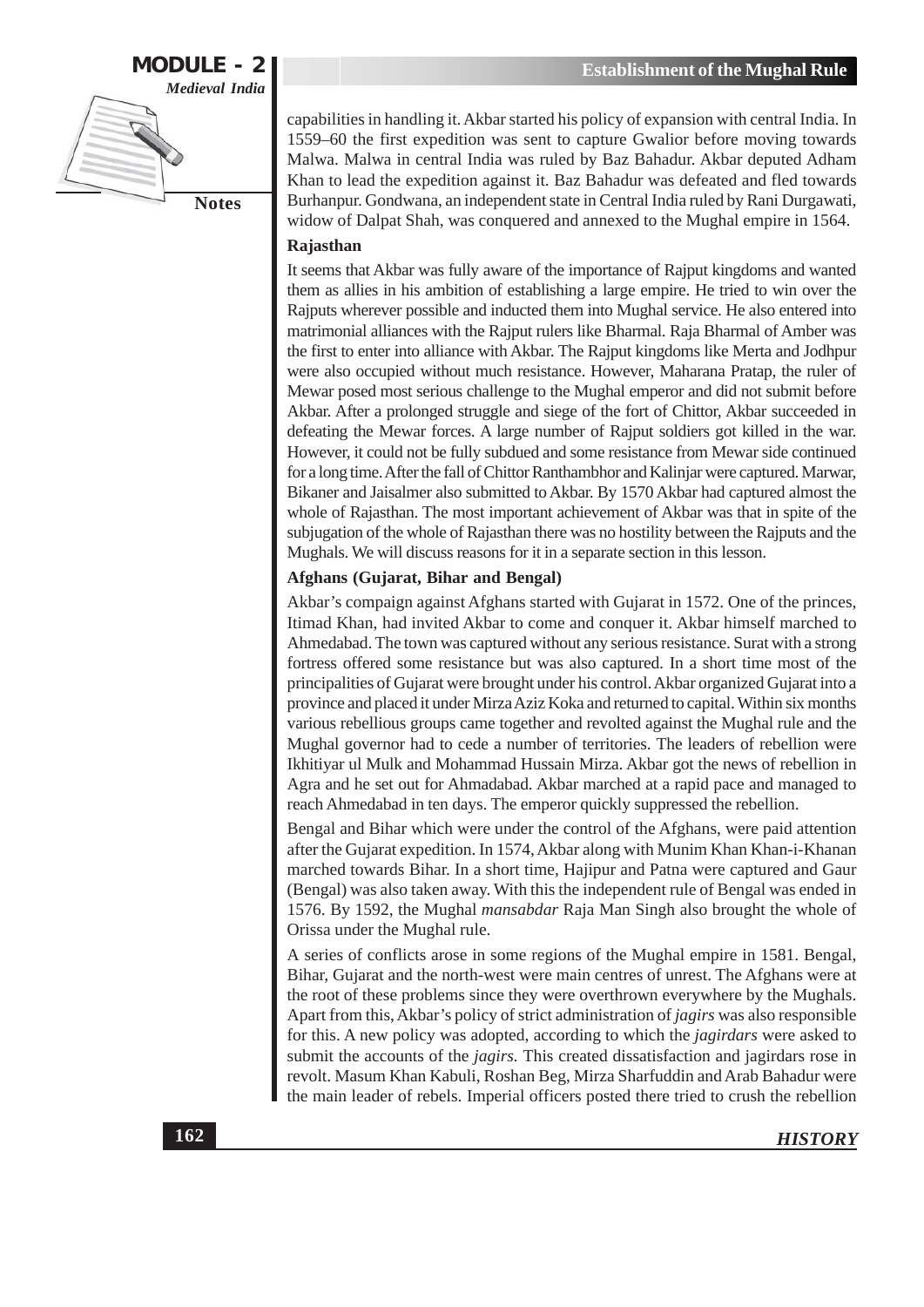but failed. Akbar immediately sent a large force under Raja Todar Mal and Shaikh Farid Bakshi. A little later, Aziz Koka and Shahbaz Khan were also sent to help Todar Mal. The rebels declared Akbar's brother Hakim Mirza, who was in Kabul, as their king. But soon the Mughal forces were able to successfully crush the rebellion in Bihar, Bengal and adjoining regions.

#### **Punjab and North West**

In the Punjab, Mirza Hakim was creating problems for Akbar and he attacked Lahore Hakim Mirza was expecting a number of Mughal officers to join him but no large group joined him. Akbar decided to march towards Lahore himself. Hakim Mirza immediately retreated and Akbar controlled the whole region. He gave first priority to organize the protection of North-West frontiers. After this he marched towards Kabul and conquered the territory. Akbar gave the charge of Kabul to his sister Bakhtunnisa Begum. Later on Raja Man Singh was appointed governor of Kabul and it was given to him in jagir.

Another important development in the North-West region was the rebellion of Roshanai who captured the road between Kabul and Hindustan. Roshanai was a sect established by a soldier who was called Pir Roshanai in the region. His son Jalala was heading the sect who had large following. Akbar appointed Zain Khan as commander of a strong force to suppress the Roshanais and establish Mughal control in the region. Sayid Khan Gakhar and Raja Birbal were also sent with separate forces to help Zain Khan. In one of the operations Birbal was killed with most of his forces. Akbar was greatly disturbed with the death of his trusted friend Birbal. He deputed Raja Todar Mal and Raja Man Singh to suppress the rebellion and they were successful in defeating the Roshanais. Akbar for a long time had his eyes set on conquering Kashmir. It was annexed to the Mughal Empire in 1586.

Some pockets in Sindh in the North-West were still independent. In 1590 Akbar appointed Khan-i-Khanna as governor of Multan and asked him to subdue Bilochis, a tribe in the region and conquer the whole territory. First, Thatta was annexed and placed as a *sarkar* in the *suba* of Multan. The conflict with Bilochis in the adjoining regions continued. Finally, by the year 1595, the complete supremacy of Mughals over North-West region was established.

#### **Deccan**

After 1590, Akbar gave shape to a Deccan policy to bring these states under Mughal control. During this period the Deccan states were facing internal tensions and regular conflicts. In 1591, Akbar sent offers to the Deccan states asking them to accept Mughal sovereignty, but there was not much success. Now Akbar decided on a policy of agression. The first expedition was dispatched to Ahmednagar under the command of Prince Murad and Abdul Rahim Khan Khanan. In 1595, the Mughal forces invaded Ahmednagar. Its ruler Chand Bibi decided to face the Mughals. She approached Ibrahim Adil Shah of Bijapur and Qutub Shah of Golkonda for help but with no success. A fierce conflict followed. After heavy losses on both sides, a treaty was worked out and Chand Bibi ceded Berar to Mughals. After some time Chand Bibi attacked Berar to take it back. At this point Nizamshahi, Qutabshahi and Adilshahi troops decided to present a joint front. The Mughals suffered heavy losses but could retain their position. Meanwhile, serious differences between Murad and Khan Khana weakened Mughal position. Akbar, therefore, recalled Khan Khanan and deputed Abul Fazl to Deccan. After Prince Murad's death in 1598, Prince Daniyal and Khan Khanan were sent to Deccan. Ahmednagar was captured. Soon the Mughals also conquered Asirgarh and adjoining regions. Adil shah of Bijapur also expressed allegiance and

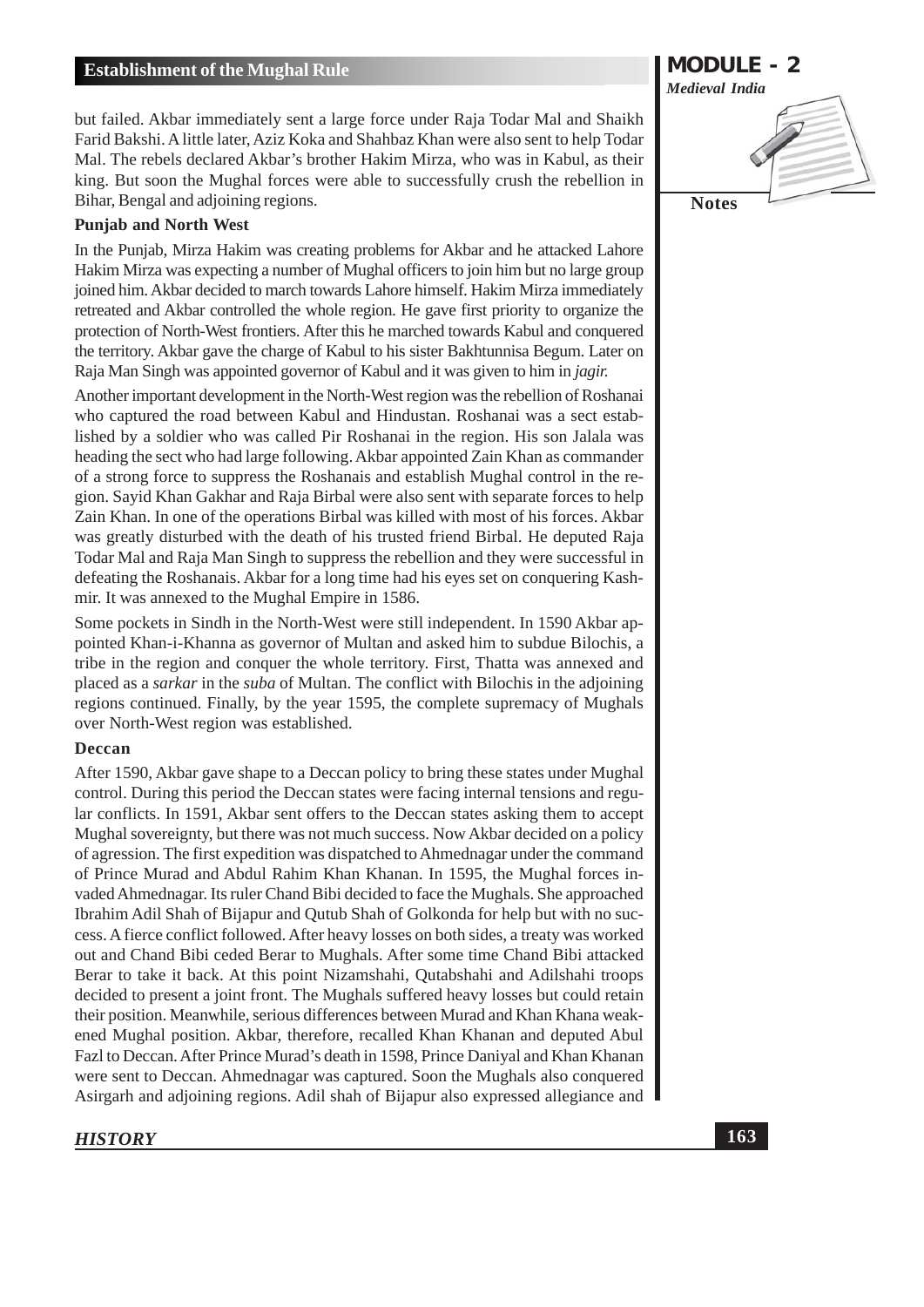

offered his daughter in marriage to Prince Daniyal. Meanwhile Chand Bibi also died. Now Mughal territories in Deccan included Asirgarh, Burhanpur, Ahmedanagar and Berar.

Along with the expansion of territory Akbar initiated the policy of absorbing the chieftains into Mughal nobility. His policy paid rich dividends to the empire. The Mughal emperor succeeded in getting the support of chieftains and their armies for new conquests. As part of Mughal nobility, their help was also available for administering a large empire. In addition, a friendly relationship with them ensured peace for the empire. The chieftains also benefited from this policy. Now they could retain their territories and administer them as they wished. In addition, they received *jagir and* mansab. (You would learn about these administrative measures in lesson 12 of Module 2). Often they got territories in jagir bigger than their kingdoms. It also provided them security from enemies and rebellions. Many Rajput mansabdars were assigned their own territories as Watan Jagir, which was hereditary and non-transferable.

The territorial expansion under Akbar gave a definite shape to the Mughal Empire. In terms of territorial expansion very little was added to the empire after Akbar. Some territories were added during the regions of Shahjahan and Aurangzeb in the Deccan and North East of India.



Map 10.3 Extent of Mughal Empire under Akbar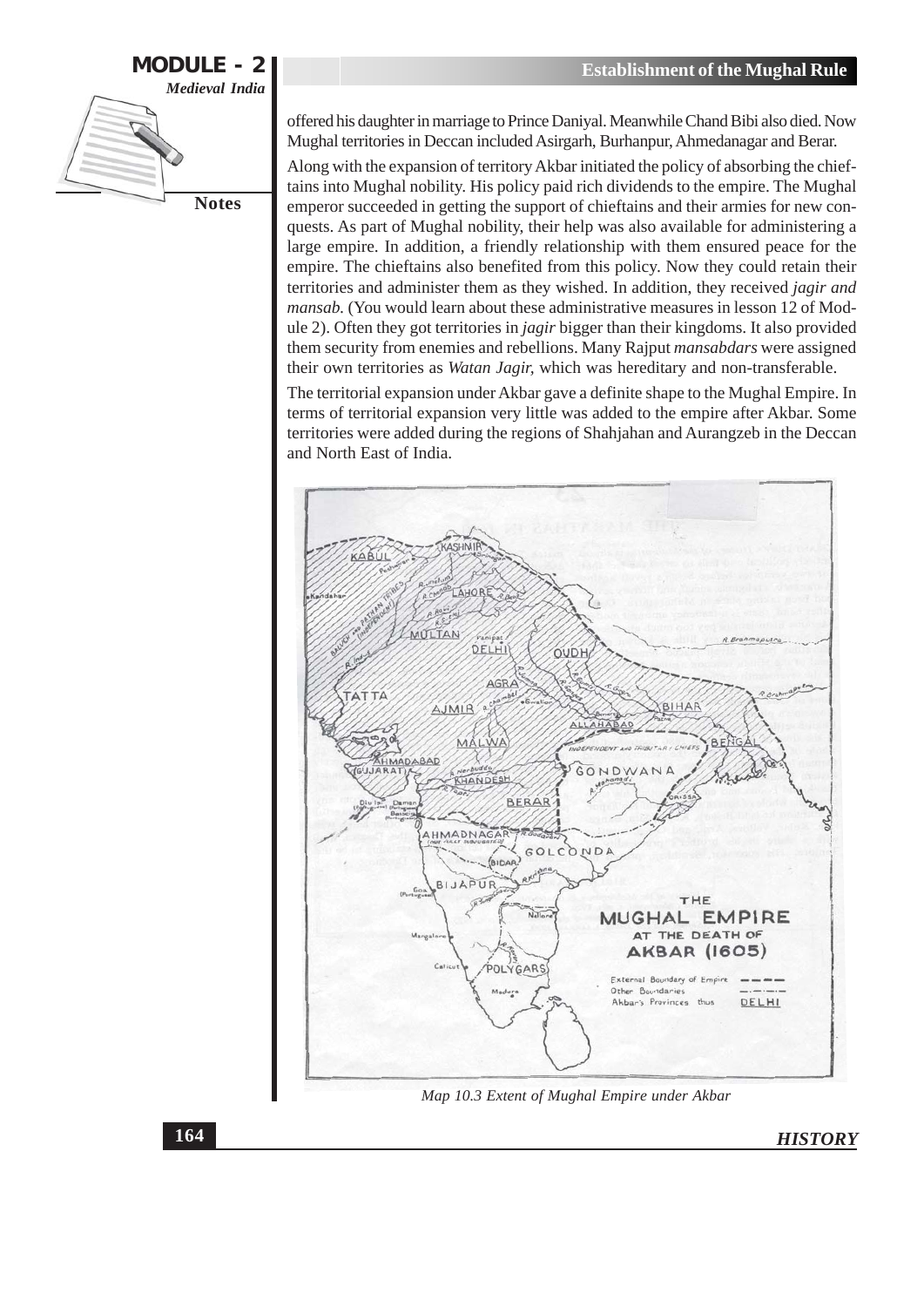

- 1. Why Akbar removed Bairam Khan?
- 2. Which were the main political powers in India at the time of Akbar's accession?
- Which of the Rajput rulers posed challenge to Akbar and did not submit? 3.
- Name the lady ruler who fought with the Mughals? Which was the territory ruled 4. by her?

#### **Jahangir and Shahjahan**

Jahangir decided to follow Akbar's expansionist policy in the Deccan. But Jahangir could achieve little success in it due to certain problems. He could not devote much attention in the crucial phase due to Khurram's revolt. The Mughal nobles were also involved in a number of intrigues and conflicts to gain some advantages from Deccan.

During the first three years, the Deccan regained half of Balaghat and many districts of Ahmednagar. Malik Ambar was the main ruler who managed to defeat Mughal forces and captured Berar, Balaghat and parts of Ahmednagar. The Mughals could not regain control of the lost territories. Meanwhile Shah Jahan revolted against his father and became friends with Malik Ambar.

Malik Ambar made an attempt to capture Ahmednagar; but failing there, he took away Sholapur from Adil Shah and in alliance with Shah Jahan tried to capture Burhanpur but failed. Once peace was established between Jahangir and Shah Jahan. Malik Ambar was also pacified. Malik Ambar died in 1627 and was succeeded by his son Fath Khan as *Wakil* and *Peshwa* of the kingdom. Fath Khan was arrogant and during his time the conflict between the *Dakhnis* and other nobles grew.

During the reign of Jahangir there was no addition to the Mughal territory in Deccan. In fact the Deccani rulers weakened the Mughal authority in their states. Over ambition of Malik Ambar was an obstacle in the way of a joint front of the Deccan states.

During the period between the death of Jahangir and the accession of Shah Jahan, the Mughal governor of the Deccan, Khan Jahan Lodi, with the intention of securing help in times of necessity, gave away Balaghat to the Nizam Shah. After ascending the throne, Shah Jahan ordered Khan Jahan Lodi to recover it but as the latter failed, Shah Jahan recalled him to court. Khan Jahan turned hostile and rebelled. He took shelter with Nizam Shah. This infuriated Shah Jahan and he decided to follow aggressive policy towards the Deccan states. Shah Jahan's main concern was to recover the lost territories of the Deccan. He believed that independence of Ahmednagar was in the way of Mughal control in the Deccan. He decided to isolate Ahmednagar and win over Bijapur and Marathas. He was successful. Fath Khan son of Malik Ambar also made peace with Mughals. Now Mahabat Khan was appointed governor of Deccan. But the conflict with Deccan states continued. Finally in 1636 treaties were signed with Bijapur and Golconda. The main points of agreement with Bijapur were:

#### **HISTORY**

# **MODULE - 2 Medieval India Notes**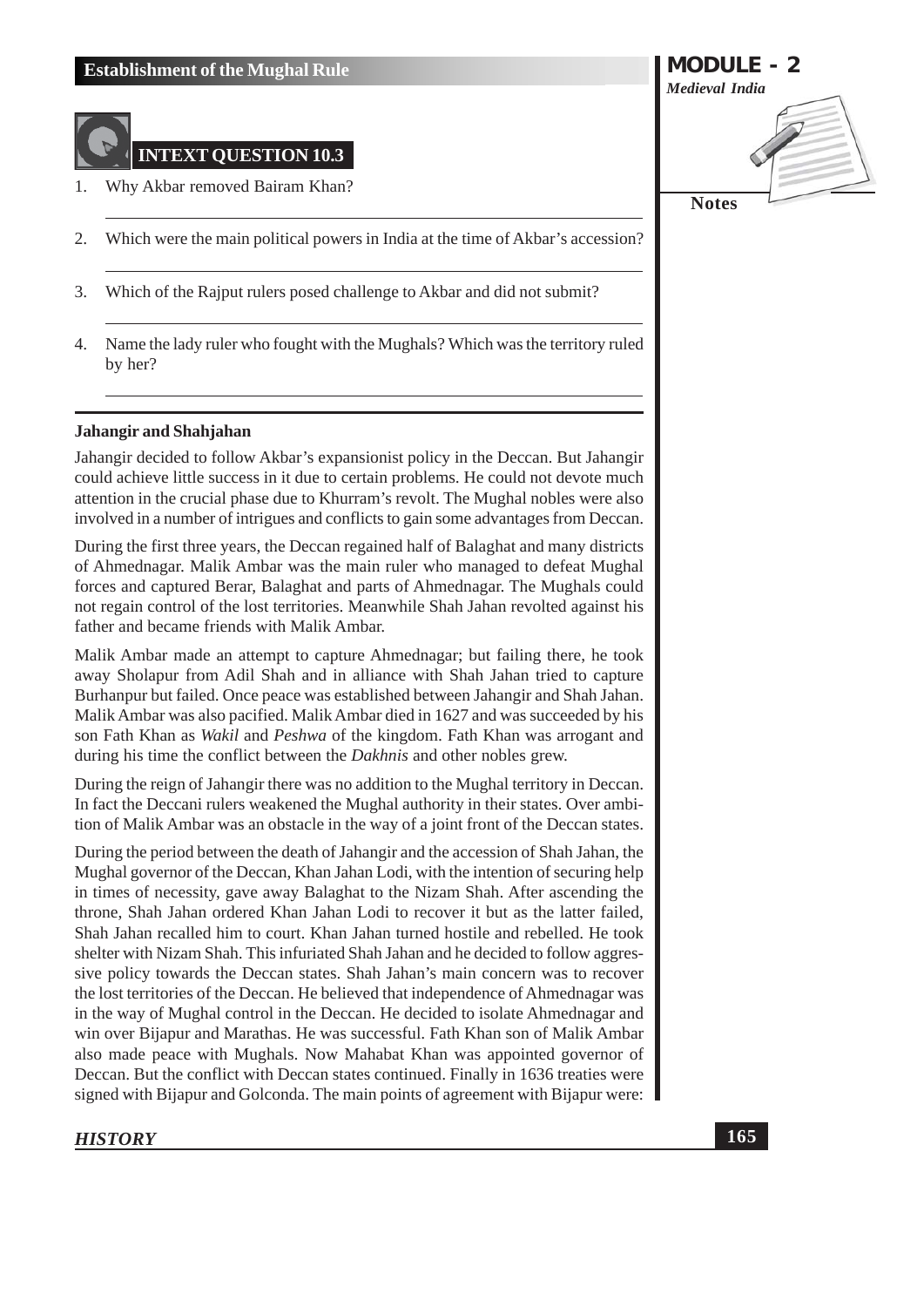

- Adil Shah accepted the Mughal suzerainty
- He was to pay 20 lakh rupees as indemnity
- He was not to interfere in the affairs of Golconda iii.
- Mughal emperor was to arbitrate in case of any dispute between Bijapur and iv. Golconda
- Adil Shah to help Mughals in conflict against Shahii Bhonsle  $V_{\cdot}$

Golconda also made a separate treaty. According to this treaty:

- i. Golconda took oath of loyalty towards Mughal emperor. He agreed to include the name of the Mughal emperor in Khutba and exclude the name of Shah of Iran.
- Golconda agreed to pay two lakh huns per year to the Mughals. ii.

The treaties ended the conflicts in the Deccan. The Mughals could expand their area of dominance to large parts of Southern India. A distinct change in Mughal policy came towards 1656-57 when the treaties were ignored. Now, Shah Jahan asked Aurangzeb to conquer and annex the territories of Deccan kingdoms. It is argued by some historians that this change of policy was to exploit resources of the Deccan states for Mughals. However, this change did not benefit the Mughal empire in any substantial way and created more problems for future.

#### **Aurangzeb**

Aurangzeb believed in an aggressive policy towards Deccan. Prof. Satish Chandra identifies three distinct phases in his policy towards Deccan states.

- $\mathbf{i}$ . From 1658 to 1668 the focus was to get hold of the territories of Kalyani, Bidar and Parenda from Bijapur. During this phase attempts were made to secure the help of Deccan states against Marathas. The efforts were also made by Jai Singh, the governor of Deccan, to conquer Bijapur but the efforts failed.
- $\dddot{\mathbf{n}}$ . From around 1668 to 1684 there was a shift in the policy. The death of Adil Shah of Bijapur, growing power of Shivaji and increasing influence of Akhanna and Madanna two brothers in Golconda administration affected the Mughal policy. Golconda tried to forge an alliance with Shivaji and Bijapur. Aurangzeb's efforts to contain Marathas were not very successful. The alliance with minor shifts and frequent tensions continued in some form or the other. Aurangzeb was not inclined to annex the Deccan states.
- In the third phase (1684–87) Aurangzeb followed the policy of outright annex- $\dddot{\mathbf{m}}$ . ation of the Deccan states. Aurangzeb personally supervised the siege of Bijapur. By 1687 both Bijapur and Golconda along with the territory of Karnataka were annexed in the Mughal empire. The conflict with Marathas continued from 1687 to 1707 Aurangzeb spent most of his time in Deccan and could manage to keep the region under Mughal control. But after his death in 1707 (at Aurangabad in Deccan) they reasserted independence and succeeded in a short period.

Apart from Deccan Aurangzeb could expand Mughal power in Assam in the northeast region. The major success of the Mughals in this region was annexation of Ahom kingdom (Assam) under Mir Jumla, the governor of Bengal. Another notable achievement in north-east was capture of Chatgaon in 1664 under Shaista Khan the new governor of Bengal. The Ahom kingdom could not be directly controlled for long. The Mughal faujdars posted there had to face resistance and there were regular conflicts. By 1680 Ahoms succeeded in capturing Kamrup and Mughal control ended.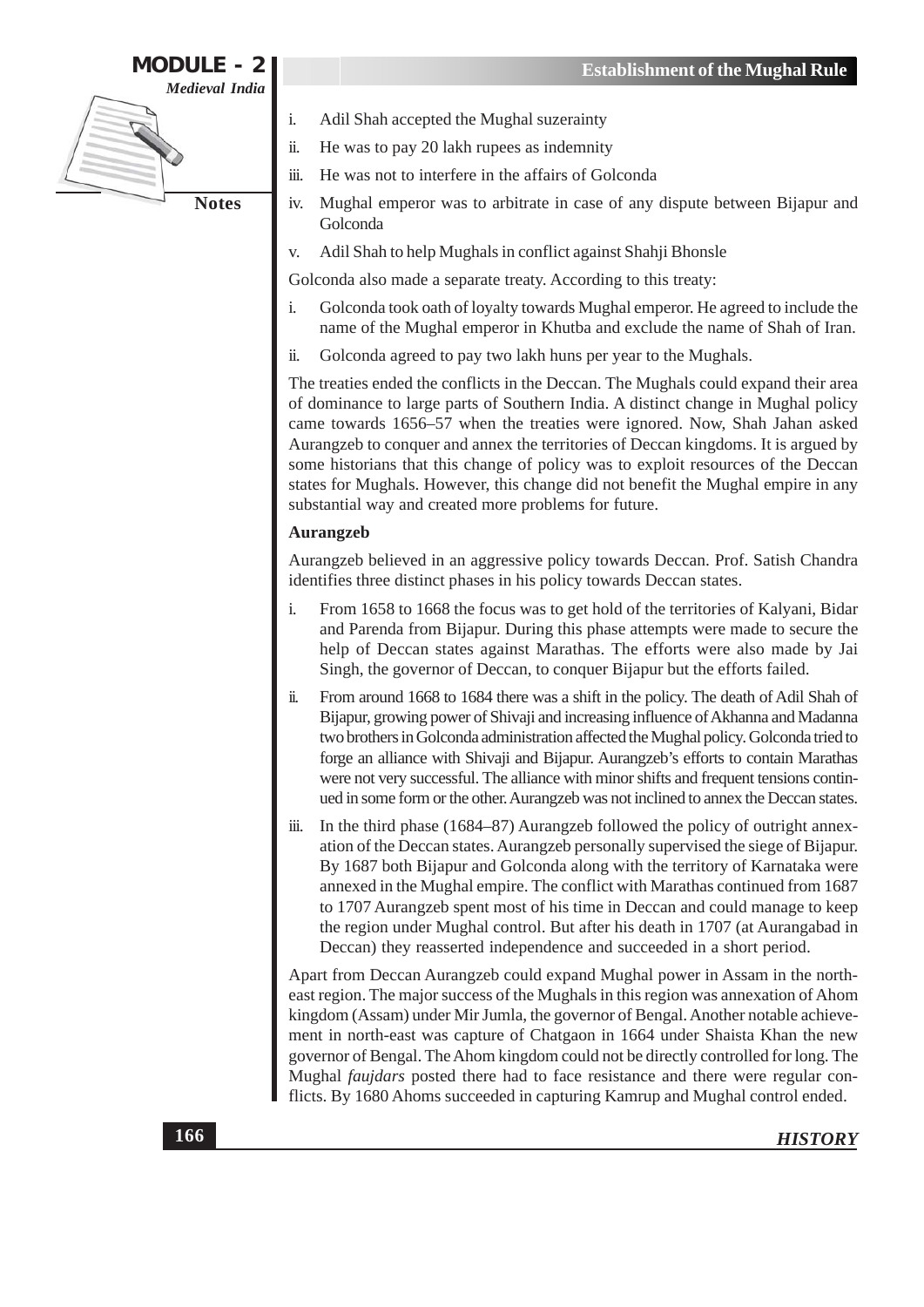# **INTEXT QUESTION 10.4**

- Who was the ruler from Deccan who defeated the Mughal forces under Jahangir? 1.
- The Mughals signed treaty with which of the two states of Deccan in 1636? 2.
- 3. Which Mughal commander brought the Ahom kingdom under Mughal Control?
- With which of the Deccan powers Aurangzeb remained engaged for a long time?  $4.$

#### 10.5 CHALLENGES TO MUGHAL RULE: CONFLICTS **AND NEGOTIATIONS**

Under Aurangzeb, the Mughal empire reached its greatest territorial limits and it covered almost the whole of present day India. But his reign was marred by popular revolts of the Jats, Satnamis, Afghans, Sikhs and the Marathas. The Rajputs emerged as an important support base of the Mughals under Akbar, and later on under Jahangir and Shah Jahan. However under Aurangzeb they started feeling alienated and gradually lost their position in administrative set up. The Marathas posed a major challenge to the sovereignty of the Mughals under Aurangzeb. Deccan states put up a stiff resistance against Mughal expansion plans. The North-West frontier region was also trouble spot and Mughals had to suppress disturbances. Thus we notice that in the process of the establishment and expansion of Mughal empire the Mughals faced resistance and had to negotiate their way through diverse means and strategies. Here we will provide a brief discussion on all these issues.

#### **Rajputs**

Mewar was the only region in Rajputana that had not come under the Mughals during Akbar's time. Jahangir followed a persistant policy to capture it. After a series of conflicts, Rana Amar Singh finally agreed to accept Mughal Suzerainty. All the territories taken from Mewar including the fort of Chittor were returned to Rana Amar Singh and a substantial jagir was granted to his son Karan Singh. During the reigns of Jahangir and Shah Jahan, the Rajputs generally continued to be friendly with the Mughals and held very high mansabs. Shah Jahan relied upon Rajput soldiers for his campaigns in Deccan and the North West. During the reign of Aurangzeb, the Mughal relations with Rajputs suffered, particularly over the issue of the successor to the throne of Marwar. Aurangzeb's interference in the succession dispute and his support to the rival candidate antagonised the Rajputs. His occupation of Jodhpur further put a dent on the Mughal-Rajput relation and the Rajputs gradually got alienated from Mughal rule. In fact, the absence of a powerful Rajput section in the nobility ultimately proved detrimental to the Mughal control of the peripheral areas, specially when it came to negotiating with the Marathas.

#### Deccan

During the last years of Akbar and early years of Jahangir, Ahmednagar under Malik Ambar started challenging Mughal power. Malik Ambar succeeded in getting support of Bijapur also. A number of expeditions were sent by Jahangir but failed to achieve any success. During Shahjahan's reign, Mughal conflict with the Deccan kingdoms of Ahmednagar, Bijapur and Golconda was revived. Aghmednagar was first to be

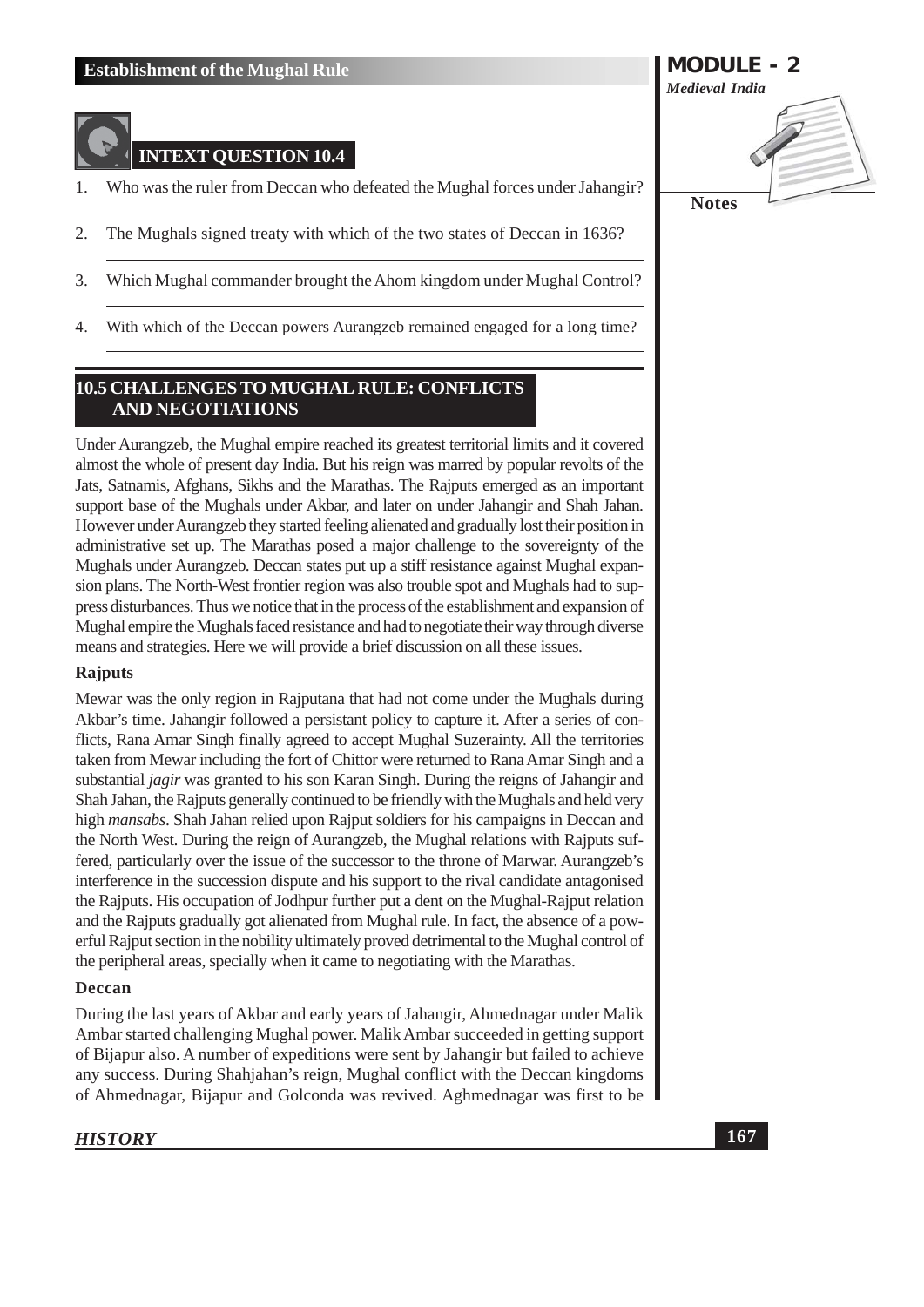

defeated and most of its territories were annexed into Mughal empire. By 1636, Bijapur and Golkonda were also defeated but these kingdom were not annexed to the Mughal Empire. After a treaty the defeated rulers were to pay annual tributes and recognise Mughal authority. For almost ten years Shahjahan deputed his son Aurangzeb in the region. During Aurangzeb's reign the struggle with Deccan state and Marathas became more intensive. In fact, Aurangzeb spent the last twenty years of his reign in Deccan fighting against them. By 1687, the Deccani kingdoms of Bijapur and Golkonda were annexed to the Mughal Empire. However, the time and money spent in the Deccan by Aurangzeb proved a great drain on the Mughal empire.

#### **The Marathas**

The Marathas emerged in the Deccan as a vital force under Shivaji in the middle of the  $17<sup>th</sup>$  century and began to challenge the Mughal authority. Shiviji started his offensive operations in 1656 and captured the principality of Javli. After some time, Shivaji raided the Bijapur territory, and, in 1659, the Sultan of Bijapur sent his general, Afzal Khan, to capture Shivaji. But Shivaji was too clever for him (Afzal Khan) and killed him. Ultimately, in 1662, the Sultan of Bijapur entered into a peace settlement with Shivaji and acknowledged him as an independent ruler of his conquered territories. Shivaji now began to devastate the Mughal territories. Aurangzeb sent Shaista Khan, the viceroy of the Deccan, with a big army against Shivaji and the Treaty of Purandhar (1665) was signed between the two. Out of the 35 forts held by Shivaji, he agreed to surrender 23 forts to the Mughals. The remaining 12 forts (with annual income of one lakh of huns) were to be left with Shivaji. Shivaji was asked to pay a visit to the Mughal court at Agra. But, when Shivaji went there, he was ill-treated and was taken a prisoner. He managed to escape, reaching Raigarh in 1666. From then onwards, he waged a relentless struggle against the Mughals. Soon he conquered all the forts which he had surrendered to the Mughals. In 1670, he plundered Surat for the second time.

In 1674, Shivaji made Raigarh his Capital and celebrated his coronation, and assumed the title of Chatrapati. Shortly, after this, he made a great expedition into southern India and conquered Jinji Vellore and many forts in Karnataka. He died at Raigarh in 1680 after ruling for only six years. In this short time he founded the Maratha kingdom, which dominated western India for a century and a half.

Shivaji's successor was his son Sambhaji. Many Maratha chiefs did not support Sambhaji and extended help to Rajaram the other son of Shivaji. The internal conflict weakened Maratha power. Finally Sambhaji was captured and put to death in 1689 by Aurangzeb. Sambhaji was succeeded by Rajaram as his son Sahu was still young. Rajaram died in 1700. He was succeeded by his minor son Shivaji III under the regency of Tara Bai, his mother. The failure of Aurangzeb against the Marathas was largely due to Tara Bai's energy and administrative genius. The Mughals, however, succeeded in dividing the Marathas into two rival camps-one under Tara Bai and the other under Sambhaji's son, Sahu. Sahu, who for long was in the Mughal court, was released. He succeeded in deposing Tara Bai with the help of a Chitpavan Brahman named Balaji Vishwanath.

#### **North West**

Akbar had always considered the Kabul-Ghazni-Qandhar line as the stragetic frontier and therefore, captured Qandhar in 1595.

During the 17<sup>th</sup> century the North-west frontier was the main area of activity of the Mughals. Here, the Roshanais were decisively defeated by 1625-26, but Qandhar became a region of conflict between the Persians and Mughals. After Akbar's death, the Persians, tried to capture Qandhar but failed under Shah Abbas I, the Safavi ruler.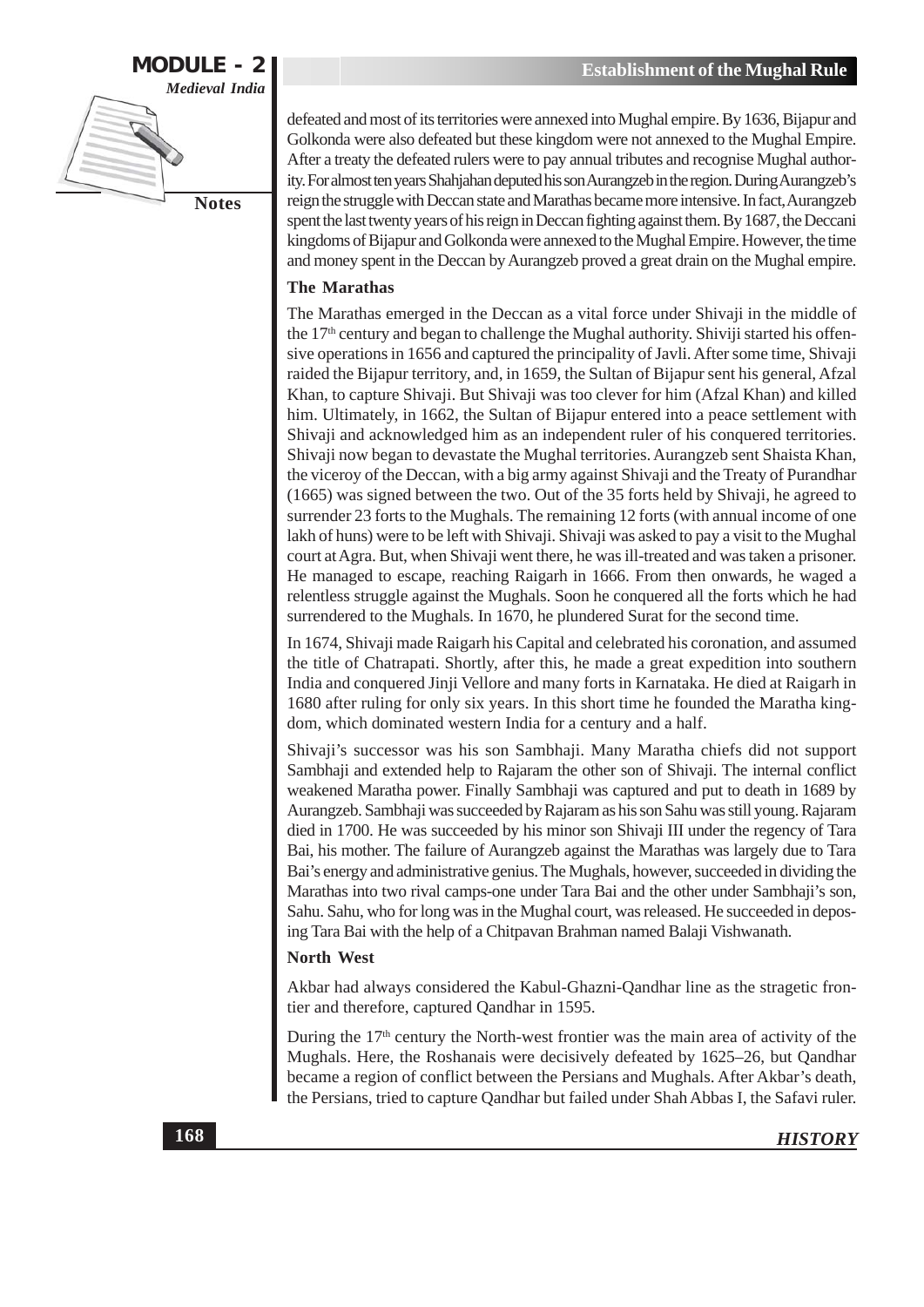

#### Map 10.4 The Maratha Kingdom under Shivaji

Following this, Shah Abbas I in 1620 requested Jahangir to hand over Qandhar to him but the latter declined to do so. In 1622, after another attack, Qandhar was captured by the Persians. Under Shah Jahan, Qandhar once again came into the Mughal hands, but was recaptured by the Persians in 1649. The struggle to capture Qandahar continued till Aurangzeb's reign but Mughals got little success. Shah Jahan's Balkh campaign to keep the Uzbeks (tribe) under control failed miserably and the Mughals lost huge amount of money and men in the conflict. During the reign of Aurangzeb, the Qandhar issue was dropped and diplomatic relations with Persia were revived.

It is quite evident that the territorial expansion of Mughal empire achieved under Akbar continued to be the core of the empire. Its further expansion during Aurangzeb's reign was in Deccan and in small measure in North-East region. During his period the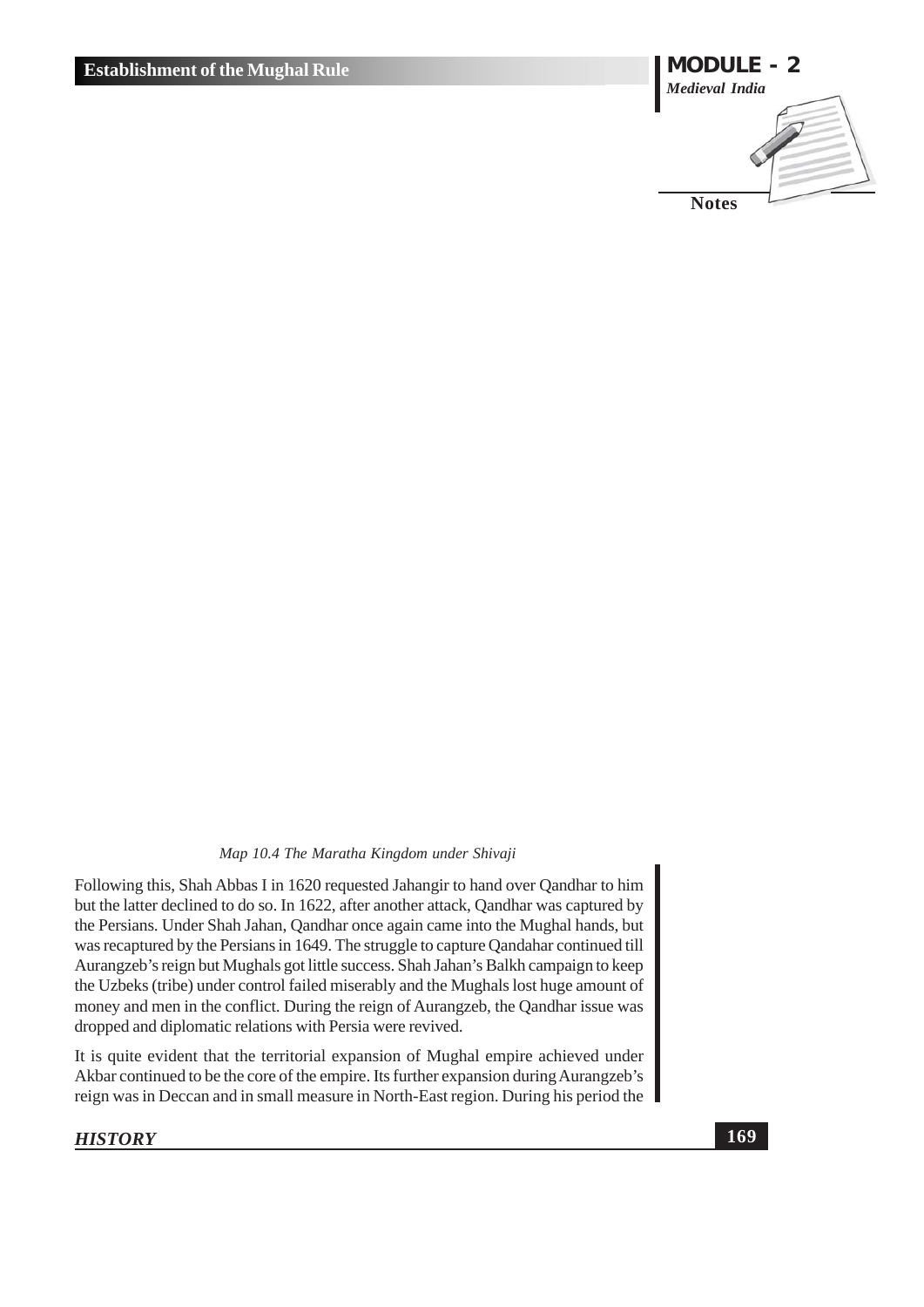

Mughal empire had the largest area. However, the beginning of the decline of the Mughal empire also could be traced to the rule of Aurangzeb. The breaking up of the association with the potent regional forces like the Rajputs and failing relationships with the Deccani states and Marathas shook the unity and stability of the Mughal empire. Under his successors the empire kept disintegrating.

# **INTEXT QUESTION 10.5**

- On what terms Shahjahan established peace with Bijapur and Golconda? 1.
- 2. What was Aurangzeb's policy towards Deccan?
- Where was Shivaji Coronated? What was the title that he took? 3.
- $\overline{4}$ . Which of the Mughal rulers lost huge amount of money in north-west frontier conflicts?

# **WHAT YOU HAVE LEARNT**

After the disintegration of the Delhi Sultanate Babur was able to establish the Mughal empire in India in 1526. It was both the circumstances in Central Asia and in India which played a major role in the foundation of the Mughal empire. Before Babur could lay the foundation of the Mughal empire, he had to fight many wars with local ruling kingdoms. He defeated Ibrahim Lodi at Panipat in 1526. Then he defeated one of the biggest forces in north India, Rana Sanga in 1527. After Babur's death in 1530 his son Humayun succeeded him. When Humayun was busy in Gujarat, Sher Shah started consolidating himself in Bihar and Bengal and moved towards Agra. Humayun was defeated in the battle of Kannauj in 1540 and Sher Shah was able to establish the second Afghan empire which continued from 1540 to 1555. However, in 1555 Humayun was again successful in capturing Agra, Delhi and other lost territories from the Afghans and re-established the Mughal rule. After Humayun's sudden death Akbar became the emperor at a tender age of 13 and Bairam Khan was made the regent. Akbar followed a policy of expansion after consolidating his hold on throne. He won over the Rajput kingdoms to his side either through matrimonial alliances or by invading the territories. He brought Gujarat, Bihar, Bengal, Punjab and the whole of northwest under the Mughal control. He also annexed Ahmednagar, Berar, Burhanpur, Asisgarh etc. in the Deccan. Jahangir also followed the expansionist policy in the Deccan. But he could not get much success here and lost few of the territories. Shahjahan was able to take control of Bijapur and Golconda in 1636. Aurangzeb also followed an aggressive policy in the Deccan and remained involved in conflict with the Marathas for most of his rule. Under Aurangzeb, the Mughal empire reached its greatest territorial limits. Ironically, the decline of the Mughal empire also began under Aurangzeb. There was a break up of the association with regional forces like the Rajputs and the Marathas.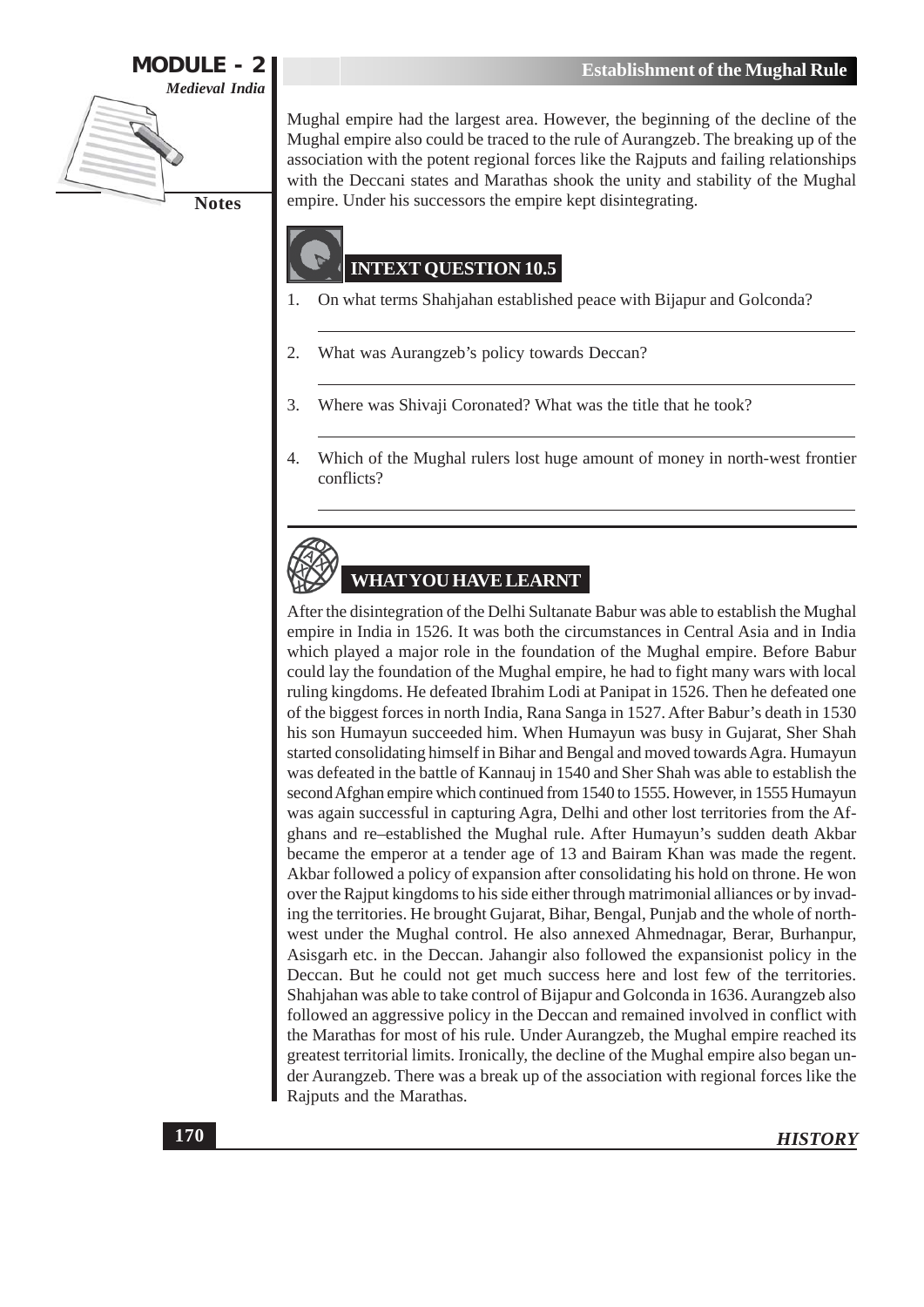# **TERMINAL QUESTIONS**

- Trace the establishment of the Mughal rule in India under Babur. 1.
- $\overline{2}$ . Who was Akbar's regent? Who were the major political powers in India in the initial years of Akbar's rule?
- 3. How did Akbar establish Mughal supremacy in the Deccan?
- How was Aurangzeb's policy towards Rajputs different from Akbar?  $4.$
- How did Aurangzeb face the Marathas? 5.



# **ANSWERS TO INTEXT OUESTIONS**

#### 10.1

- Babur invaded India because he was facing tough situations in Central Asia. The  $\mathbf{1}$ . unstable political situation in India also played a role.
- $2.$ Babur effectively applied the Rumi (Ottoman) method of warfare.
- 3. Problems faced by Babur:
	- (a) His nobles and commanders were eager to return to central Asia.
	- (b) The Rajputs were rallying around under the leadership of Rana Sanga.
- 1. Rana Sanga and Medini Rai

#### 10.2

- 1. Humayun failed to defeat Sher Shah because his brother Hindal Mirza, who was supposed to provide supplies for his army, declared his independence.
- $2.$ Sher Khan was a great tactician and able military commander. After defeating Humayun he emerged as the leader of the Afghans.
- 3. (a) Malwa;
	- (b) Rajputana
	- $(c)$  Sindh
	- (d) Punjab
	- (e) Bengal
- 4. (a) He streamlined local administration at Sarkar and Pargana level.
	- (b) He built Grand Trunk Road.

#### 10.3

- Akbar removed Bairam Khan because he had assumed full control and was  $1.$ behaving independently.
- 2. Rajputs, Afghans, Ahmednagar, Kabul and Qandhar
- 3. Maharana Pratap of Mewar
- 4. Chand Bibi; Ahmednagar

#### **HISTORY**

**MODULE - 2 Medieval India Notes**